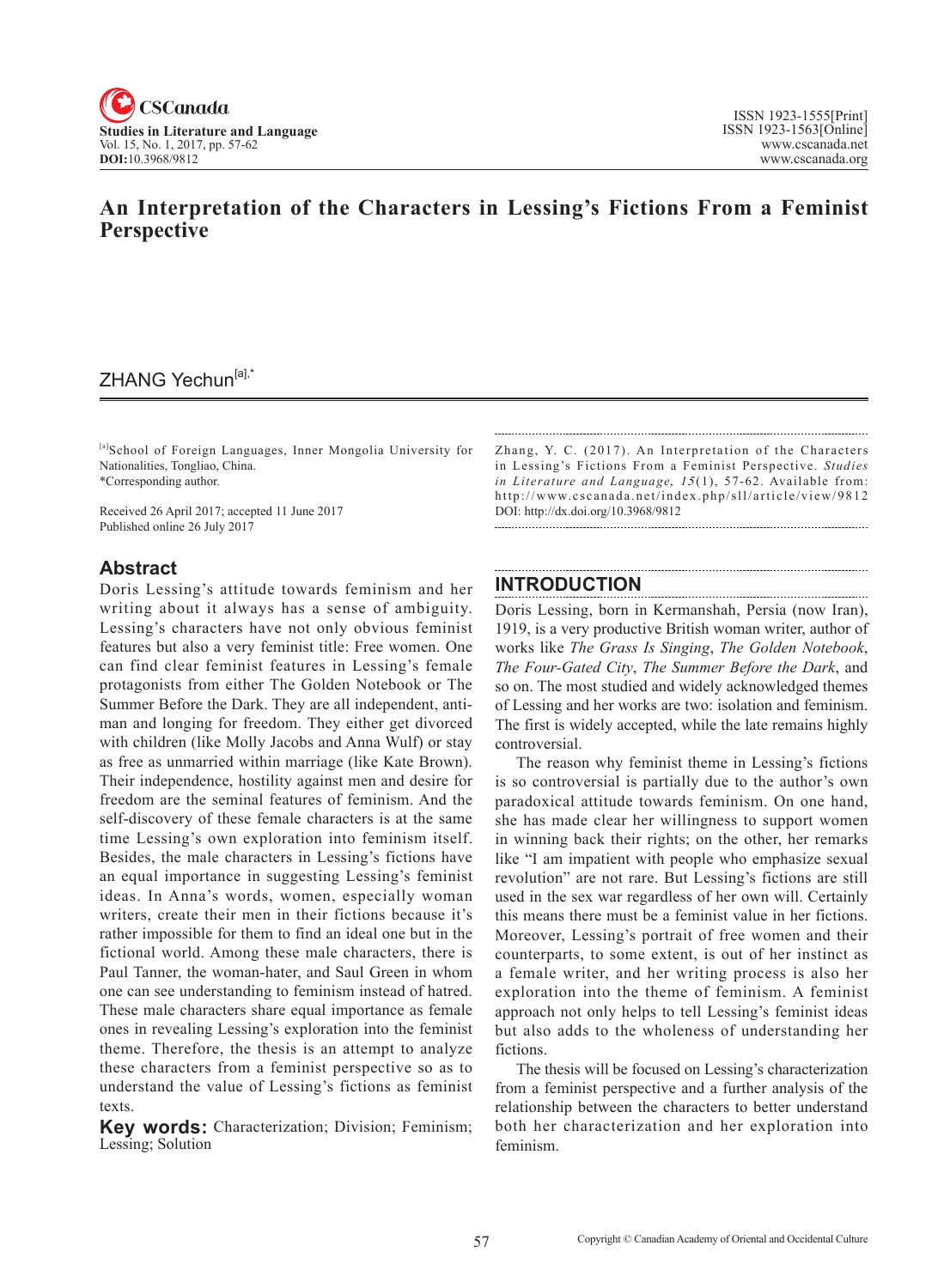## **1. THE INFLUENCE OF FEMINISM UPON LESSING AND HER WORKS**

Nowadays, feminism is in existence together with antifeminism. There are many who dislike feminist ideas, maintaining that feminists are making a fuss for nothing or they are trying to start a sex war. Interestingly enough, besides these feminist haters, many woman writers, who occupy important positions in the history of feminist writing or criticism, claim that they are not feminists at all, or at least they are not writing to be feministic merely. Doris Lessing is one of them. She has for many times stated her resentment of being called a feminist. And it's obvious in her statement that she feels regretful that her fiction is understood and used in a way purely to serve a feminist broadside.

According to Lessing, surely women are demanding nothing more than nature offers them throughout the history. And in her statement she clearly claims that "the last thing I have wanted to do was to refuse to support women." Supporting women as Lessing is, why should she have so strong resentment against being called a feminist writer? The answer can be found in Lessing's introduction written in 1971 to *The Golden Notebook*, in which Lessing has made clear her attitude towards women's liberation, her own understanding of the novel and her strong dislike of critics who categorize her novel as a feminist product. In Lessing's view, critics are well trained and institutionalized for telling whether writers and their works are in accordance with social decrees and practices, and "their lives are spent in criticizing, and in criticizing each other's criticism." It's hard to imagine how she could accept the title of feminist writer granted by these critics. In Lessing's understanding, women's efforts for freedom and equality are quite natural. There's no need to name it something. Of course, Lessing does not give a damn, otherwise she'd become one of those involved enthusiastically in the sex war, with dozens of angry woman characters created in her fictions to arise women's hatred against men and desire to rule. But her characters are definitely not. Thus, the other reason that Lessing resents so much being called a feminist writer, as I view it, is that she does not want her work to be interpreted so simply in one theme and she hates the sex war some feminists initiate.

As has been mentioned, it's not likely for a woman writer not to care about the women issue. It's equally true to say that it's almost impossible for a woman to write without being influenced by feminism. Lessing is no exception. Many critics maintain that Lessing is heavily influenced by feminist writers, especially by Verginia Woolf. Like many Doris Lessing and Virginia Woolf readers, I have always imagined a deep and visible connection between Lessing and Woolf. But that connection was elusive…One such allusion is Martha Quest's recollection in The Four-Gated City of the birds who sing in Greek to a mad young man (550). So we know that Lessing read Mrs. Dalloway and stored away one vivid image relating to Septimus's madness…. More resonant interconnections did not fall into place until I heard Lessing speak in New York on January 31, 1991 at the  $92<sup>nd</sup>$  Street Y. What a surprise and a delight to hear from her for the first time a very warm, extended, and effective appreciation of Woolf and her novels. What she said started me on a new train of recovery and discovery about her relation to her formidable processor. Both the distance she deliberately keeps from the mainstream feminist criticism and the connections she has with her processors have a powerful effect on her writing, as a result of which Lessing's reference to her processors and feminist works is always elusive.

# **2. INTERPRETATION OF THE FEMALE CHARACTERS FROM A FEMINIST PERSPECTIVE**

Lessing's characters, especially the female ones, are much studied in a feminist way, for they have the qualities and personalities of a free woman. The names of these characters, like Anna Wulf and Kate Brown, are no longer names only, but a symbol of feminist exploration and independence. Some critics maintain that these characters are alter egos of the author; their experience is also the process of author's exploration in the women's issue in the modern times.

Lessing presents typical  $20<sup>th</sup>$  century females in her fictions that make her special, and her characterization must have illustrated the new features of modern women. In order to know more new features of Lessing's protagonists, three female characters are to be analyzed from a feminist perspective in the following. They are from two of Lessing's works: *The Golden Notebook* (1962) and *The Summer Before the Dark* (1973).

#### **2.1 Anna Wulf: Independent, Anti-Man & Manly and Longing for Freedom**

Anna Wulf remains the best-known female protagonist by Lessing for half a century after the publication of *The Golden Notebook*. She is passionate, professional, sensitive, and lonely. To be short, she is a totally anti-oldstereotype. One can almost find everything that a new woman has in Anna. She is a lonely searcher for freedom, for humanity and for love. Thus, one can find a lot in common between Anna and a feminist.

**Independent:** One of the most powerful influences that feminism has upon modern women is that more and more of them tend to stay unmarried despite their growing age, for the reason that they don't want to be subordinated to men any more. And as a natural result of being single, these women have to work. Anna is in her thirties, but she chooses not to marry again but merely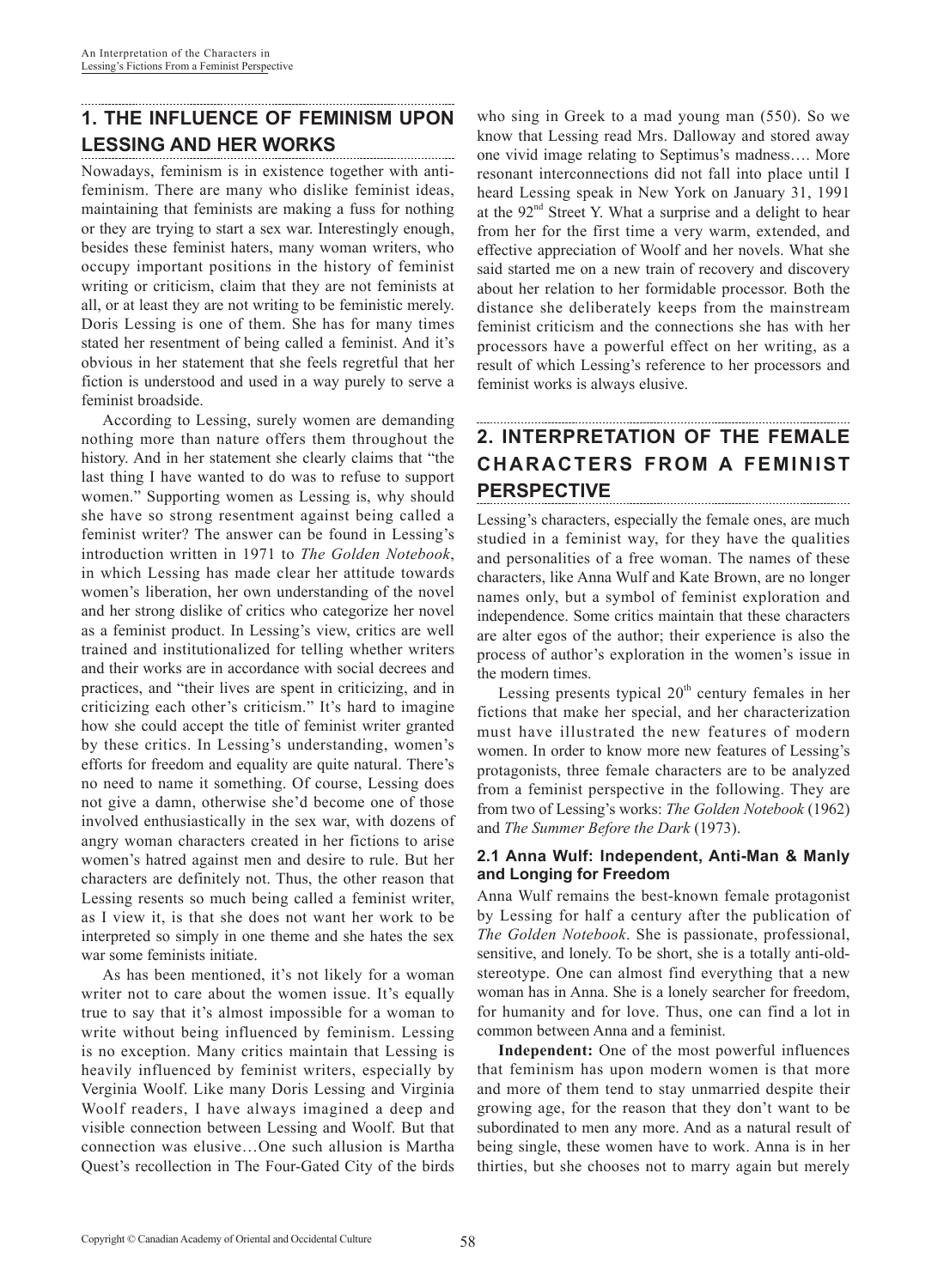keeps sexual partnership with men. Since Anna is not remarried, she has to support her family on her own. Therefore Anna appears as a professional writer. If sex outside the lock shows her paradoxical attitude towards man/woman relationship and her desire to get rid of women's traditional role, then having a job manifests her determination to be independent.

**Anti-man & manly:** To some extend, feminism is against men. If there's no man to rule, there is no woman to be ruled. Those women want their natural rights back means that men have to lose their privilege. In this sense, it's little wonder that Anna is very critical about men. For many times in her talk, she makes fun of men, especially when with Molly. She even understands the friendship between her and Molly as purely based on criticism on men. In Anna's fiction *The Shadow of the Third*, her portrait of Paul as an anti-feminist is actually from her feminist instinct and subconscious. Since its anti-man nature, it's natural that feminism will incur hostility from men.

**Longing for freedom:** If remaining single and having paradoxical feelings for men are the symptoms of modern feminists, longing for freedom is not only a third symptom but also the reason for the first two. To be short, women's longing for freedom is the reason why feminism is generated. For the sake of freedom, Anna wants to shrug off women's traditional roles, but the fact is that she is impossible to be free of men because love between men and women is part of human's nature. And once she needs love, she needs men, which results in a necessary bound instead of freedom. For this reason, Anna really has tough experience in choosing between marriage and single life and between sex and love, because she is ever in uncertainty about what kind of life she wants to live and how much freedom she is able to sacrifice for love. She deliberately split her memories and thoughts apart to evade her real self in confusion and despair, resulting from the conflict between her dream for freedom and the truth that freedom is far out of her reach. After Anna's relationship with Saul, she is finally able to get out of the pain and madness, and starts her real exploration in freedom.

#### **2.2 Molly Jacobs: Hating Man and Manipulative**

Anyone who gets a quick look at Molly can have an overall understanding that she is a very typical feminist. Like Anna, she is independent and professional, having problem with men. But these words are far from enough to define Molly. If Anna is anti-man, Molly hates men, and if Anna's longing for freedom is a natural instinct of a human being, Molly is highly manipulative over almost everything. She very much resembles an aggressive feminist who participates passionately in the sex war, crying: down with all men.

**Hating man:** As has been discussed, feminism is, to some extent, against men and the masculine society. Molly's hostility against men is much stronger than Anna. Her hatred against men has been absolute and determined for long. At the very beginning of *The Golden Notebook*, Anna and Molly talk in Molly's department. They keep discussing how men are unworthy of being loved and how selfish, inadequate and ridiculous they are. When they are waiting for Richard, her ex-husband, they talk about him continuously in a humiliating tone: His marriage fails all the time, his offer to his son is rejected, and he is able to communicate with neither his wife nor his children. Later when Richard arrives, she even insults him face to face, which makes Richard embarrassed and angry but pleases Molly very much. Successful as Richard is, he seems like a clown in their talk. However, it is Molly, rather than Anna, that takes great pleasure as well as initiative in humiliating men. For many times even Anna, Molly's feminist comrade, has to bear her friend's hostility to men, for it's so strong and beyond reason.

**Manipulative:** Since women are ruled, they are longing for freedom, or even for manipulation. One can find in a great number of feminists a desire to manipulate, for it brings the pleasure to "rule". Molly is very manipulative in her relationship with almost everyone: Anna, Tommy, let alone Richard. It has been discussed that criticizing and humiliating Richard is almost a habit of hers. What's more, her lust for manipulation has also hurt her friend Anna and her son Tommy. For Anna, what Molly wants from her is too compulsive and hurting. When Anna tells Molly she is not writing something, Molly is shrill with these words: "I'll never forgive you if you throw that talent away. I mean it." (Doris Lessing, *The Golden Notebook 6*) Molly's words sound bitter and accusing to Anna as if Anna's talent belongs not to herself, and writing is not only her career, but also a feminist business concerning all women. For Tommy it's worse. Her mother is using him against his father. Under Molly's manipulation, Richard has received nothing but rejection from his son Tommy, which satisfies Molly greatly. She thinks to herself that her manipulation over Tommy is well accepted and understood, and apparently, her revenge to men is successful, but it turns out that Molly's hatred and manipulation have driven Tommy to madness and divisions. It has been proved at the end that Molly's manipulation has done good to nobody, and she almost loses her only son.

#### **2.3 Kate Brown: In Rage and Isolated**

Kate Brown is the protagonist in *The Summer Before the Dark*. She is a successful translator, well known and highly paid. Judging from her situation, she is well sheltered from the disaster that many women suffer from. However, wherever she goes, she is shadowed by the inequality and biased definition on women. Like the two protagonists we've discussed, Kate is independent and professional, but what Kate has impressed us most is her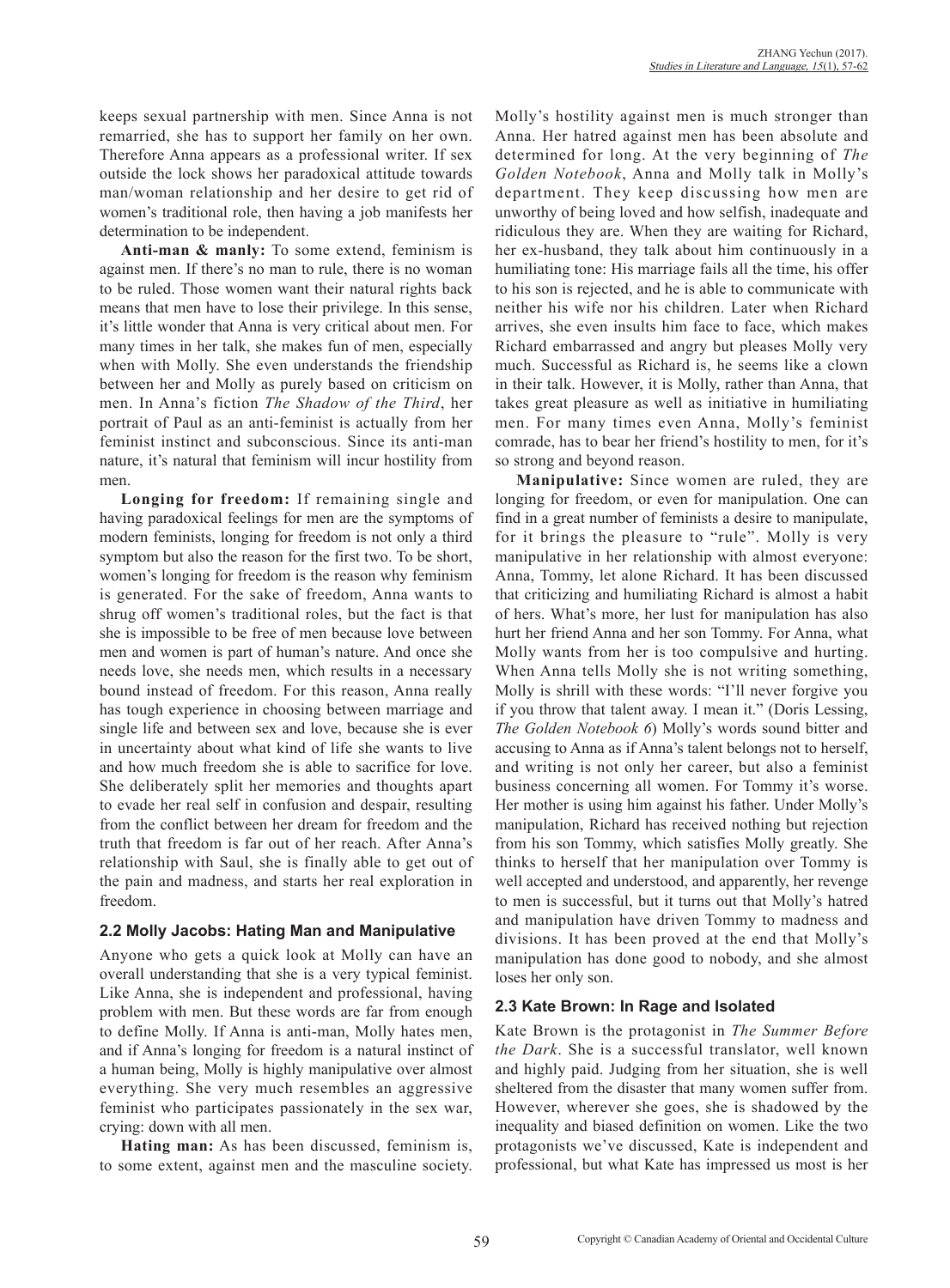continuous rage against the masculine society and her strong sense of isolation.

**In rage:** Where there is inequality between men and women, there's rage from feminists. Kate feels angry about the inequality not only for herself but also for her female fellows wherever she goes. When she accepts Jeffrey as her company on her travel, she receives a strange look from people because this man is much younger than her. Why the society accepts old man vs. young girl pattern so well and old woman vs. young man as lovers so badly? Kate is angry that a female with a younger man should be subjected to critical looking, suggesting that their being together is against the social decrees. Again, when she sees showgirls entertaining their audience and abandoned when they are no longer young, she is outraged that girls are used and deserted like materials. Witnessing this tragedy in rage, Kate only keeps smiling to them, for there's nothing more she can do.

**Isolated:** No one is a born feminist. Women have to read, see and ponder on the many feminist issues, especially inequality between women and men, to understand the rightfulness and necessity of feminist movement. And once they have become one of feminists, they are very likely to be isolated from the majority of the society, receiving little understanding. After Kate's summer travel, during which she has witnessed and contemplated women's issue day after day, she becomes the new Kate who can hardly believe in her old belief or live her previous life. Certainly when the new Kate returns to the coast she will find what used to be familiar turns out strange, as a result of which she gets unbelievably isolated and lonely. As she starts to perceive the world differently, she deliberately postpones her return to the home in order to recognize the world all over again. She goes to the cinema to see a film. The fact that the audience enjoys the extremely boring film shocks her. It's like she is surrounded by a troop of animals that share no same language with her. So isolated as Kate is, she wants something familiar and consoling. She goes back to the block where her house is, in the hope that she will be recognized. To her great disappointment, no one has recognized her. The only creature that has greeted her that day is a dog of her neighbor's (too ironic). If in The Golden Notebook, Anna's loneliness and isolation are imaginable, the isolation here for Kate is very much exaggerated for an artistic purpose: To better present the extreme of being lonely and isolated which sometimes can be beyond imagination.

## **3. INTERPRETATION OF THE MALE CHARACTERS FROM A FEMINIST PERSPECTIVE**

In Anna's words, women create men of their own, especially woman writers in their novels, to let men fit into

their dreams. We have been focused too much on woman writers and their female characters, but it seldom occurs to us that how women picture their counterparts, men, are equally important and persuasive in telling their feminist ideas. When woman writers portrait a male character, they pay great attention to man/woman relationship and how men perceive feminist ideas. What's more, these writers will comment on men and their attitude towards women and feminism from time to time, which in turn speaks for their own feminist understandings. We are hereby to go through two of Lessing's male characters in *The Golden Notebook* to see how these male figures are created from a feminist perspective, and what feminist ideas they bear.

#### **3.1 Paul Tanner**

Paul Tanner is Ella's lover in Anna's fiction *The Shadow of the Third*, Ella's lover. Since Anna sees Ella as herself, we might well infer that the original image of Paul might come from a man she has dated or even loved. Paul is a betrayer to love and family. Meanwhile, he is not a favorable character to feminists. A woman to Paul is what a toy to a master. He marries a woman he does not love because he needs a family, and he dates Ella because he needs a sexual partner. In Paul's understanding, men and women are born unequal: Men are superior to women. Therefore, he shows great hostility, indifference and fear for women's revolution. Generally speaking, Paul is an anti-feminist character who represents the enemy of feminists. We can see in Paul what feminists are against and what difficulties they are confronting in the masculine society.

**Androcentric:** Paul is very defensive of men's traditional power that men are granted to enjoy superiority in their relationship with women. Therefore, loyalty is a necessary word for women but not for men, while freedom is for men rather than for women. As a result, Paul asks Ella what comment her roommate Julia will have after Ella has brought him home to stay over. Imagine that Mr. Tanner one day brings to his apartment a girl to stay over, and is asked: What will your roommate (suppose he has one) say about this? Mr. Tanner will burst into laughter, yet that's the very question he has asked Ella, just because she is a woman. Paul Tanner, living in an androcentric world, tends to measure women's behavior strictly. For instance, Paul has two lovers at the same time, which he takes for granted. However, he is ever in bitterness talking about Ella's disloyalty to him because when they were on a break, she dated another man. In Paul's eye, that's something unforgivable. Paul sticks to his androcentric belief very much: a woman is not allowed to betray her man. To be short, as he interprets it, men and women have never and are not going to be the same: women are subjected to men.

**Hating feminism:** It's conceivable what great impact feminism will have on men after women have played their traditional role quietly for two thousand years. Certainly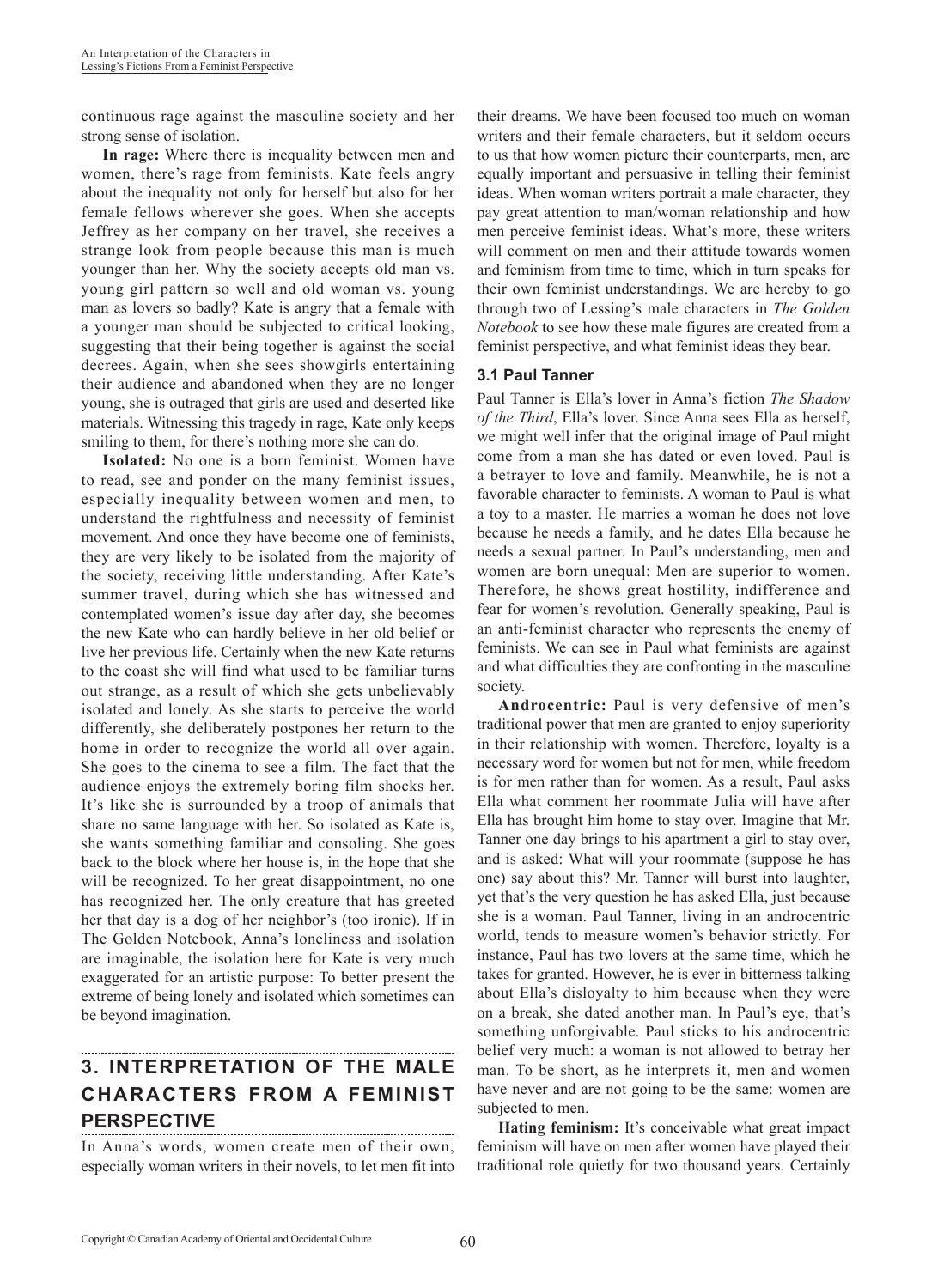almost every man will be interested in feminism since it's concerned with loss of their male superiority. And some of them are even likely to pose strong hostility against feminism. Paul Tanner is no exception. Having discussed feminism and women's revolution with Ella at times, Paul's unease about feminism is clear. He says to Ella that the greatest revolution in the  $20<sup>th</sup>$  century is not the Russian Revolution, not the Chinese Revolution, but the revolution of women against men. It's clear that this man is very unhappy about women's movements, as a result of which he believes that women want all men out of the earth. He comments with bitterness that women no longer need men for pregnancy because a new scientific discovery shows the possibility of non-sex pregnancy: Place a piece of ice into ovaries to have a baby. Despite the fact that Ella insists no women want to have a baby through that terrible way instead of having sex with their lovers. Ella's right. The birth of a baby should contain care and love as it has been for thousands of years. Yet such common sense is lost in Paul when his inside is filled with too much hatred and fear against feminism. He simply interprets women's desire for freedom as claiming a sex war against men.

#### **3.2 Saul Green: Attached to Women, Not Anti-Feminist and Equal to Women**

Saul is Anna's last man in *The Golden Notebook*, and the most important one. Unlike Richard, the British gentleman, or Paul, the woman-hater, Saul is a lovely American. More importantly, what makes Saul special is that his attitude towards feminism is very favorable. Saul is a feminist and humanist supporter who is willing to understand and respect females. Feminism, or the women issue, is not likely to be solved without understanding from men. There are men like Saul in the society in whom we can see a better future for women and feminism.

**Attached to women:** It's natural that the two sexes are mutually dependent not only because they need love and care from each other but also because they breed their offsprings together. This close relationship is well revealed in Saul's relationship with women, especially with Anna. If what we have seen in Paul Tanner reveals men's indifference to women's sufferings, what we see in Saul Green is understanding and communication. To Saul, Anna is both a lover and a mother. A breakthrough in their relationship happens when Anna first discovers this American is "in a frightened child gesture," (Doris Lessing, *The Golden Notebook* 555) which has lifted Anna's primary negative impression about him. In their new and complicated relationship, Saul is very attached to Anna despite being driven to madness by her. Like Anna, Saul is suffered from dichotomies behind his attractive and bright personalities, and he depends on Anna to discover and rerecognize the divided selves in him. When he comes to realize that Anna is extremely perceptive and calm, his first reaction is to cover the real him before her. Yet, later as their communication and understanding grow, he relinquishes his defense, sharing his inner world with her. What they have gone through is primarily madness and dichotomies later reintegration. Their mutually dependence has enabled themselves to recover from their sufferings resulting from isolation. With his frankness and irony Saul tells Anna, the little woman in the pursuit of happiness, that they are taking advantage of each other. The point of their dependence, I figure, is that men and women are born connected rather than opposite, and that Saul and Anna's self-discovery and recovery from modern symptoms (dichotomies and divisions) needs understanding and attachment rather than hatred.

**Not anti-feminist:** Saul is like an anti-Paul in his attitude to feminism. As has been discussed, it's natural and understandable that the majority of men will feel reluctant to acknowledge that for thousands of years women have suffered from being treated as belongings to them. But we see no such elusion in Saul Green. We can tell from the novel that really Saul is not an antifeminist. Although he states very honestly that he and Anna are taking advantage of each other, they've done no harm to each other. There is no insult to Anna seen in their relationship even though Anna suffers from their relationship a lot. The tension between them is caused by their mental isolation and dichotomies rather than by their love conflict or difference in gender.

**Equal to women:** The essence of feminism is that women are equal to men. In other words, there should be equality between the two sexes. In Saul's relationship with women, equality is heavily suggested. When Saul is with Anna, they have done and shared lots of "same things". What's more, when their relationship is going to end, "She and Saul exchange first sentences for each other's novels, as hopeful catalysts to start each other writing." In many times of their "exchange" one can see equality and friendliness. For this reason, some critics maintain that Saul and Anna are interchangeable, for they are very much equal to each other.

## **CONCLUSION**

Lessing supports women, yet she resents feminism. Her protagonists in The Golden Notebook begins as two free women in hatred or problem with men, but one (Molly) ends as planning to remarry, the other (Anna) ends as working for a social welfare center, giving marriage advice. All of this contains too much ambiguity that many critics think Lessing's attitude towards feminism is ambiguous, and really it seems to be. But if we have a close look at her fictions, especially her characters, we can say that Lessing has buried in her mind feminist issue always. She has presented us diversified feminist characters and their counterparts who have an equal